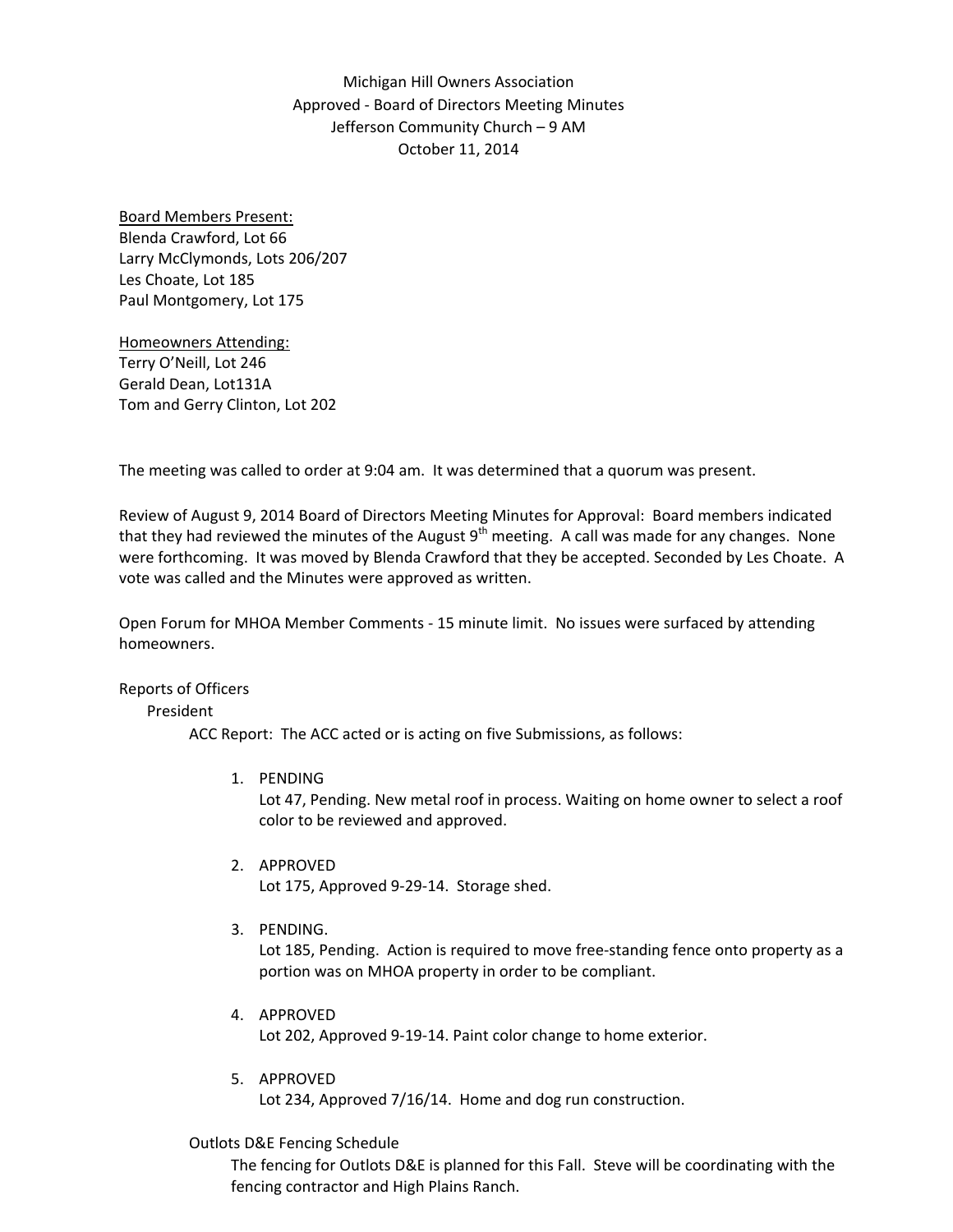### Augmentation Pond

Brent Barrows, the landowner who has land adjoining the MHOA weir and connecting ditches to the augmentation pond, is putting a road into his upper property. MHOA is working with him to assure that the road is adequately built up with a culvert underneath so that it will not adversely impact the ditch and augmentation pond. The water commissioner has requested that MHOA deepen the ditch to the augmentation pond in order to prevent water from running across the Barrows property, as the Barrows' property is designated as dry/non‐irrigated land per Garver Brown our water commissioner. MHOA has a couple of years to be in compliance with this requirement. Larry will be submitting the annual augmentation water report to Garver Brown and the state.

### Vice President

Les now has a duplicate set of keys to MHOA secured assets (e.g. grader, fuel tank, and pond). Will work with Steve to make arrangements to get Les on the signature card for the MHOA bank accounts.

#### At‐Large

# Roads ‐ Grading and Gravel

Roads are in great shape. 40 loads of gravel will be added to the roads before winter in specific areas previously identified and mapped. Will look at weed overgrowth/road encroachment for possible spring grading. According to the county and sheriff department, MHOA roads are in good condition and some of the best homeowner‐ maintained roads in the county. Volunteers are currently putting the wing on the grader in preparation for winter in order to assist South Park Plowing when the snow needs to be pushed further off the roads.

### Culverts

The damaged culvert on Fremont Knoll has been replaced. The culvert was originally damaged when Century Link plowed their lines in and broke through the seam. A Century Link representative from Fairplay came to the Hill to review the situation with the Board. As a result of the review, MHOA has a damage claim for \$2,030 to Century Link. MHOA replaced the 16" culvert with a 24" culvert to avoid future drainage problems.

### Internet Access

When the Century Link representative was working with the Board on the culvert replacement, a discussion ensued about the lack of internet access on the Hill. It was confirmed that internet access on the Hill is tapped out. The building currently under construction at Como will accommodate additional internet access within the next 18 months.

#### Snow Plowing

Tom Clinton and South Park Plowing (Jaimin Ramirez) have submitted current insurance documentation as required by the plowing contract. The Board has received the October invoice.

#### **Treasurer**

### Treasurer Report

Account Balances: Checking \$1,578.69; Savings \$67,022.04; \$500 in checks outstanding. Dues status: Will release one lien of one property for payment in full and interest; and will need to put liens on two properties for non-payment of dues. Overall, dues are current.